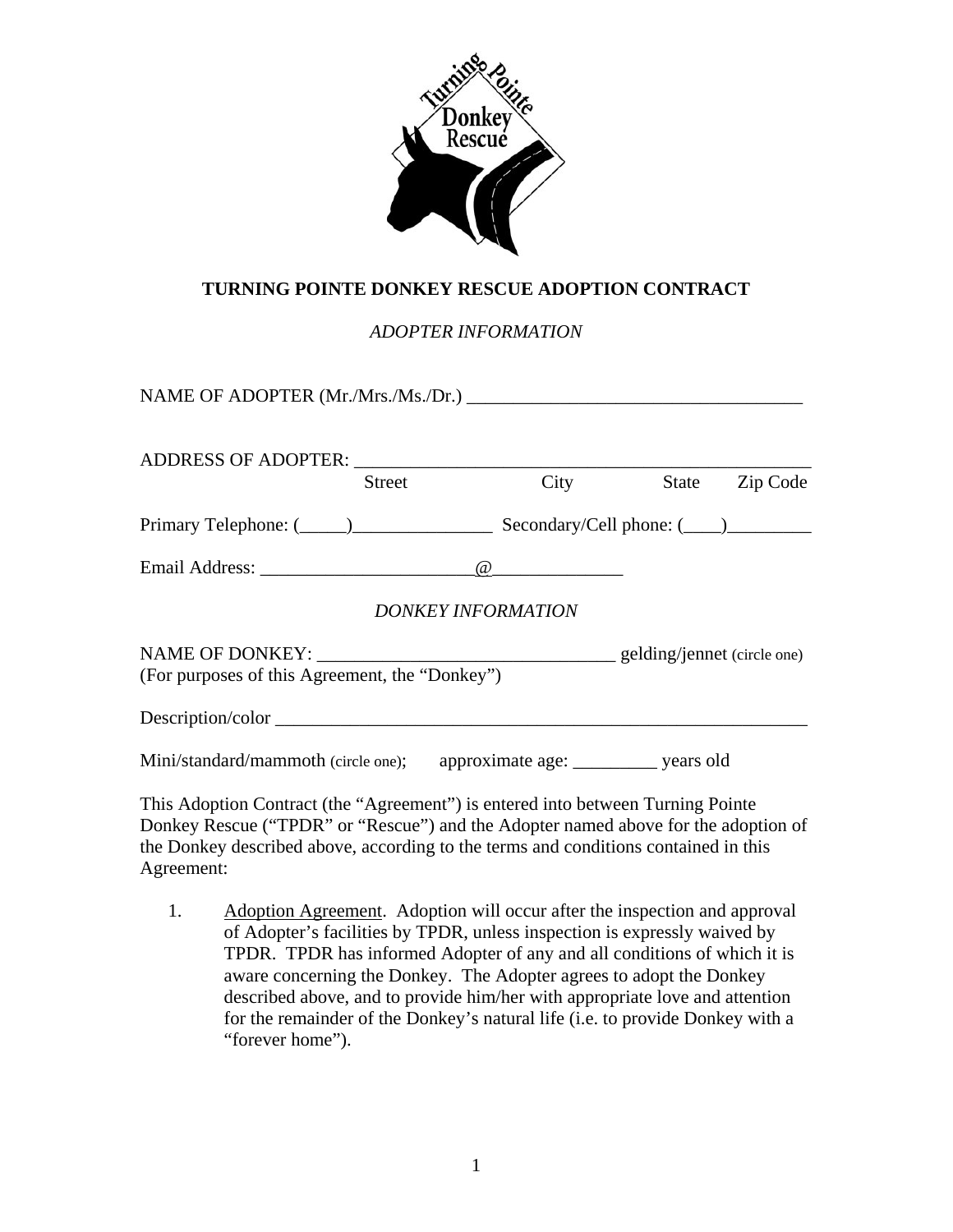The Adopter will provide the Donkey with a safe, sturdily fenced pasture area with access to clean, dry shelter that is free from excessive manure. Adopter will feed the Donkey clean, mold-free hay and will ensure continuous access to clean, fresh, unfrozen water.

The Adopter acknowledges that a Donkey is a social animal and agrees to keep the Donkey with another equine companion(s). Further, Adopter promises that Adopter's facilities comply with all local, county and State requirements for the keeping of animals.

## **TPDR reserves the right to visit the Donkey to monitor the placement and overall care of the Donkey.**

- 2. Adoption Donation. The Adopter acknowledges and agrees to pay an adoption donation of \$\_\_\_\_\_\_\_\_\_\_\_\_\_\_\_ to the Rescue. The adoption donation shall be due prior to the transfer of possession of the Donkey, unless other payment arrangements are agreed to in writing between the Rescue and Adopter. The Adopter further acknowledges that the Rescue may, in its sole discretion, elect to adopt the Donkey to another party if the Adopter does not timely pay the adoption donation. A portion of the adoption donation may be tax deductible by the Adopter. However, the Adopter must consult his/her independent tax advisor to determine the tax benefits, if any, of adopting the Donkey.
- 3. Health Care of Donkey. In addition to the accommodations and feeding program required in Item 1 of this Agreement, the Adopter expressly acknowledges and agrees that it is essential to the Donkey's well-being that the Donkey receive veterinary attention, including: a) annual vaccinations and teeth care as recommended by Adopter's licensed veterinarian (referenced in the Adoption Application); b) Coggins test as required by the laws of the State where the Donkey will reside; c) treatment as preventative care against parasites as recommended by a licensed veterinarian; d) bi-monthly hoof care; and e) such other health care as becomes necessary from time to time to maintain the health status of the Donkey, to be determined by veterinary husbandry. Adopter shall provide updates for the Donkey's health care to the Rescue upon request of the Rescue, from time to time. **The failure of Adopter to comply with any of the health care requirements contained in this Item 3, and to provide proof thereof to the Rescue within ten (10) calendar days of the Rescue's request, is a material breach of the Agreement and may result in forfeiture to the Rescue of the Donkey by the Adopter.**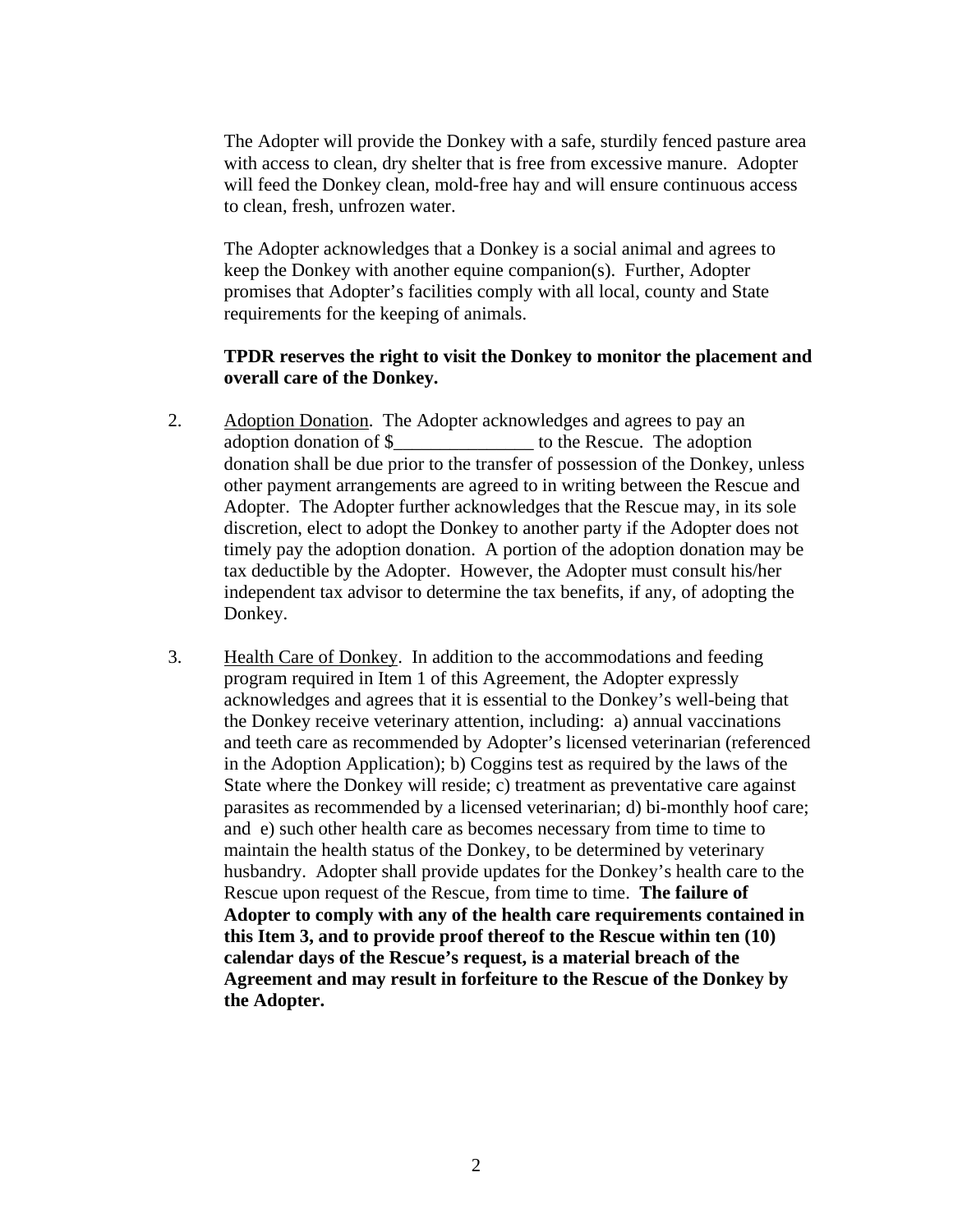- 4. Activities Expressly Prohibited. The Adopter expressly acknowledges and agrees that the following activities involving the use of the Donkey are expressly PROHIBITED and that **engaging in such activities shall result in a material breach of this Agreement and repossession of the Donkey by the Rescue:**
	- a. Using the Donkey for breeding purposes;
	- b. Using the Donkey for sporting games or any other behavior detrimental to donkeys, including but not limited to, roping donkeys and donkey basketball;
	- c. Exposing the Donkey to any other activities or circumstances that would threaten the safety and well-being of the Donkey; and
	- d. The sale, transfer or relocation of the Donkey for any reason whatsoever to any party other than the Rescue without the prior written consent of the Rescue. Under no circumstances will Adopter take Donkey to an auction, wholesalers, or meat buyers!
- 5. Recovery of Donkey by Rescue. In the event Adopter, for any reason, is unable or unwilling to continue to care for the Donkey as required in this Agreement, Adopter shall immediately notify the Rescue and allow the Rescue to recover possession and reclaim ownership of the Donkey. Further, the Adopter expressly acknowledges and agrees that the Rescue shall be entitled to immediately reclaim ownership of the Donkey upon notification of any material breach of this Agreement. In the event of recovery of the Donkey by the Rescue, the Adopter shall utilize his/her best efforts to aid the recovery of the Donkey by the Rescue and shall in no way prevent such recovery. The Adopter further acknowledges and agrees that the Rescue is under no obligation to return any portion of the adoption donation to the Adopter upon recovery of the Donkey.
- 6. Death Reporting Requirement. Upon the death of the Donkey, Adopter shall report to the Rescue the death and circumstances surrounding the death as soon as possible. If no cause of death is apparent, a necropsy may be ordered. Every effort should be made to notify Rescue as soon as possible when death of the Donkey occurs.
- 7. Euthanasia. In non-emergent circumstances, when elective euthanasia is being considered, Adopter shall contact the Rescue prior to elective euthanasia to discuss the existing circumstances and possible return of the Donkey to the Rescue.

In case of medical necessity (as determined by a licensed veterinarian), the donkey will be humanely euthanized.